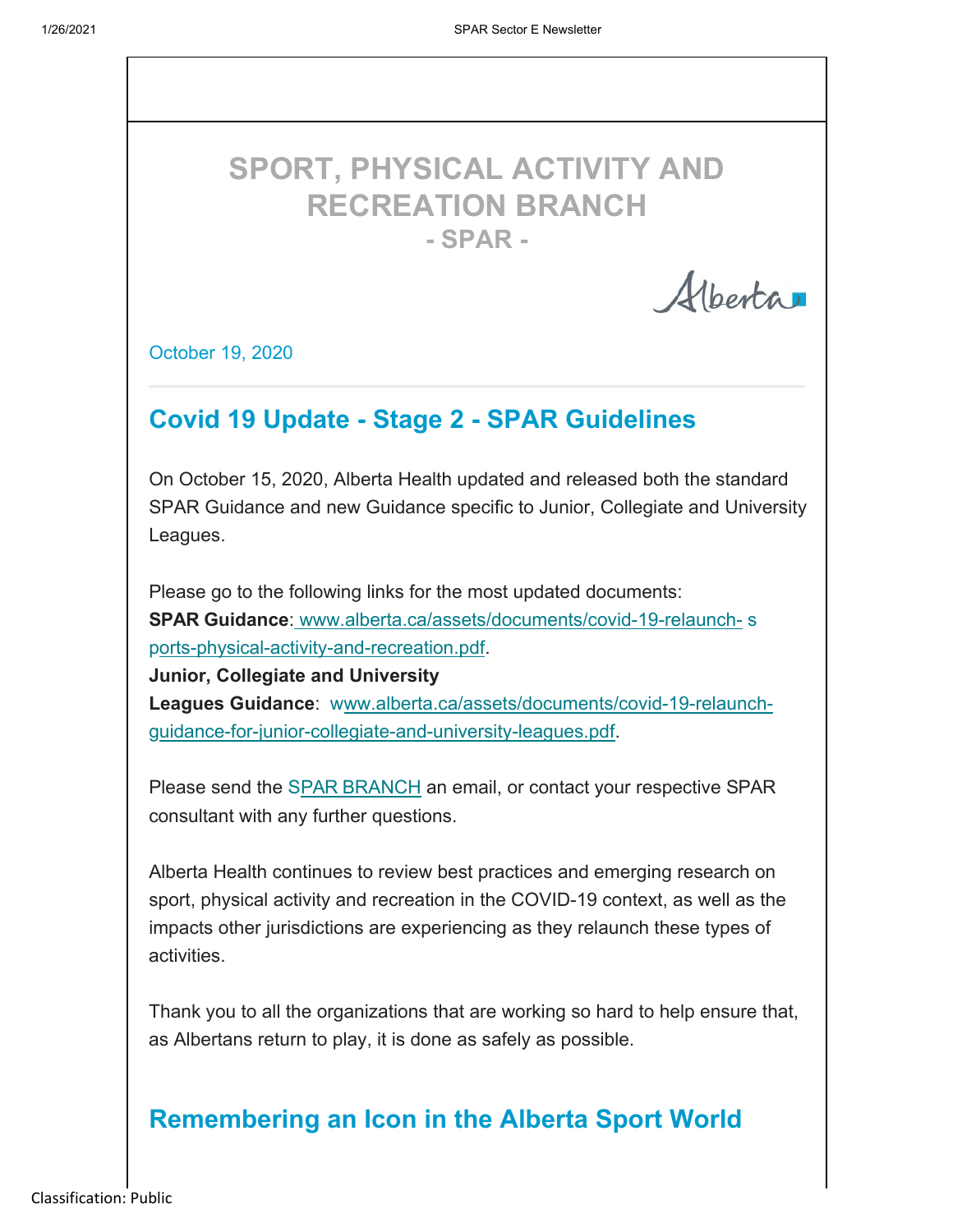#### 1/26/2021 SPAR Sector E Newsletter

In August 2020, the Sport, Physical Activity and Recreation Branch, and Alberta and Canada's sport sector, were saddened by the passing of Pat Lechelt.

Pat was a passionate, fun-loving and outstanding Sport Administrator. Pat began her career in 1983 with the Alberta Games Council in Red Deer. The following year she moved to Edmonton with the Games Council and then stayed with the organization as it transformed to the Alberta Sport Council, the Alberta Sport Recreation Parks and Wildlife Foundation and Alberta Sport Connection and then to Sport, Physical Activity and Recreation with the Government of Alberta. Throughout all the changes, Pat's focus and leadership remained steadfast as she capably took on the responsibility of many different roles and assignments. She contributed to grassroots development through high performance programs for Alberta athletes and coaches for more than 37 years. In her role as Provincial Coaching Coordinator, she had a positive impact on coaching development in Alberta.

Pat cherished preparing Team Alberta for the Arctic Winter Games, Western Canada Summer Games and the Canada Games; throughout her career Pat was involved in 15 Canada Games. The International Sport Exchange Program thrived under Pat's leadership and direction; Pat also served on the Alberta Sports Hall of Fame & Museum Selection Committee.

Pat was a highly respected team player. Her bright smile, pleasant disposition and hearty laugh put all she encountered at ease. Pat will be dearly missed.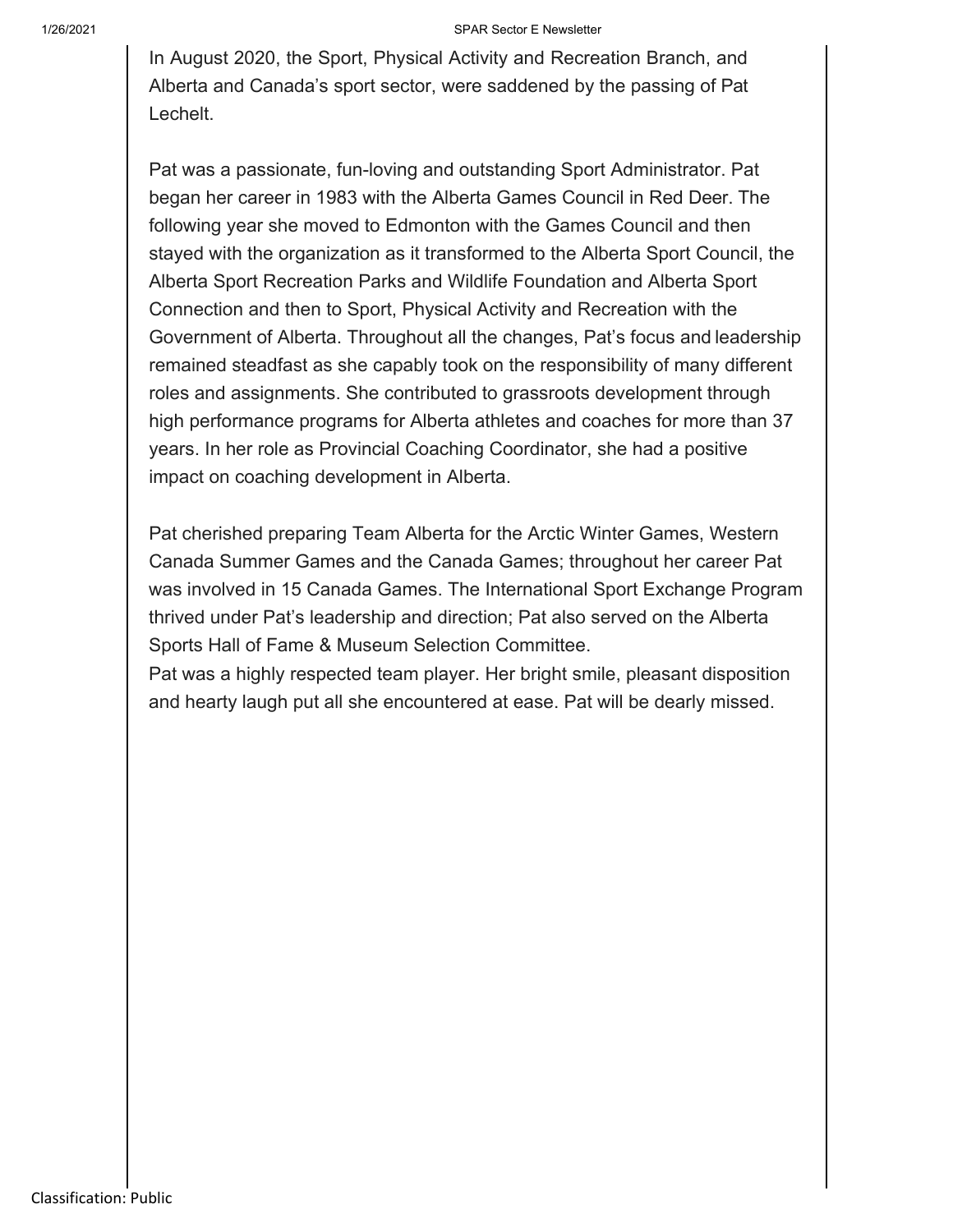1/26/2021 SPAR Sector E Newsletter



#### **2021 Canada Summer Games**

The Canada Games Council and the 2021 Canada Games Host Society have made the difficult decision to postpone the Niagara 2021 Canada Summer Games due to continued public health concerns relating to the COVID-19 pandemic.

The decision was made, after careful consideration, to protect the health of Canadians and give all stakeholders, including the 13 provincial and territorial teams, more time to adjust their preparations for a later start date. The Niagara 2021 Canada Summer Games have been rescheduled to occur between August 6 and 21, 2021.

Check out the FAQ page on the Canada Summer Games website for more information www.canadagames.ca/stories/niagara-2021-canada-summergames-postponement-faqs.

#### **2021 WISE Fund Applications are now open**

With the support of Sport Canada, the 2021 WISE Fund will grant **30** organizations **\$2500** to advance gender equity in Canadian sport. We know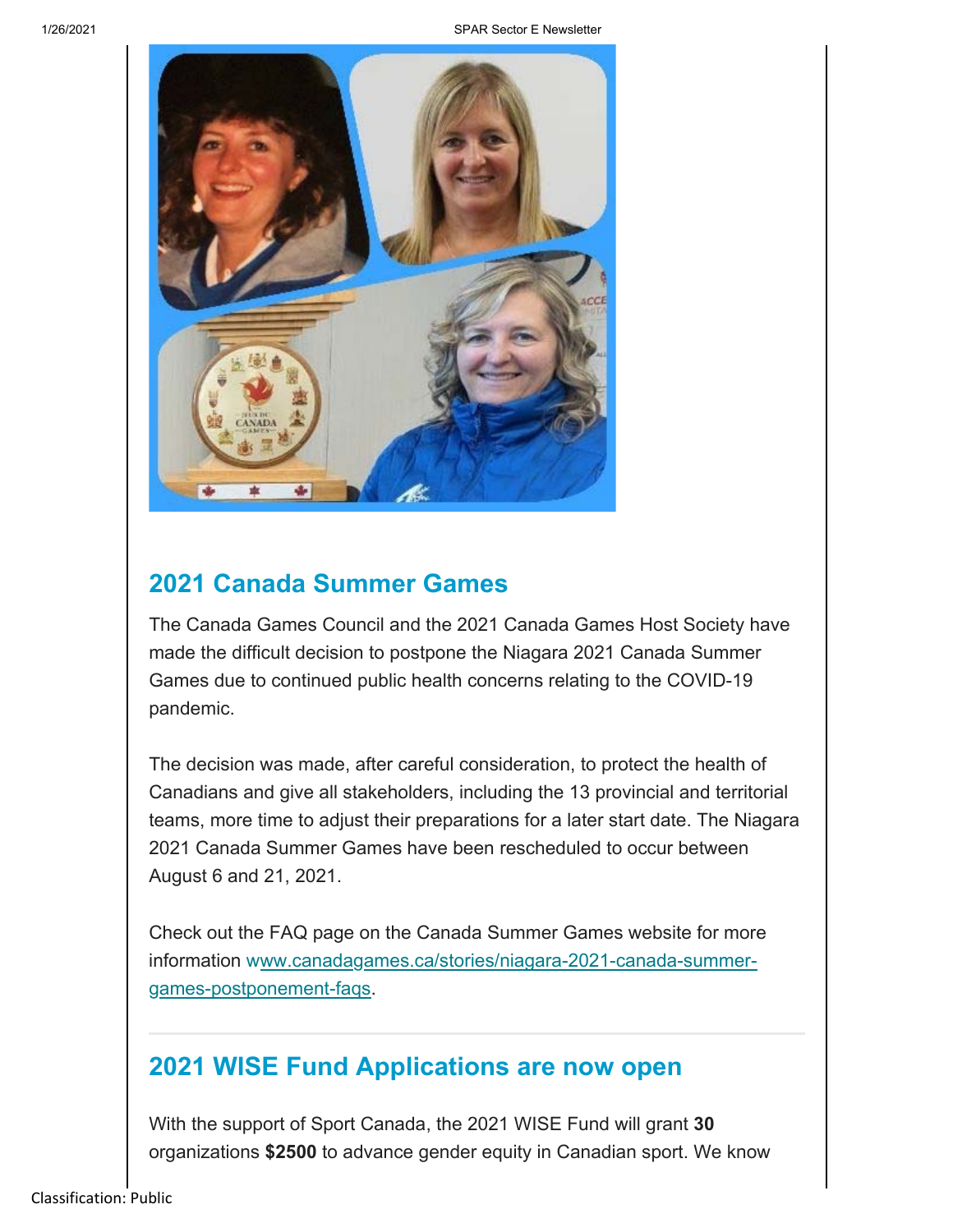that women and girls face **additional barriers** to sport participation beyond gender. That's why this year we are awarding a **minimum of 60%** of grant funding to organizations or initiatives led by or directly serving women and girls who are Black, Indigenous, or people of colour, LGBTQI2S+, deaf, or people with disabilities.

#### **Important Dates:**

- Tuesday, October 13 Applications open
- Monday, November 9 Applications close
- Early March 2021 Recipients are announced
- Grant money must be spent by March 1st, 2022.

To learn more about who should apply and how, visit the Application Process page www.womenandsport.ca/resources/wise-fund/wise-fund-applicationprocess/.

#### **2020 ARPA Conference and Energize Workshop**

The 2020 Alberta Recreation and Parks Associations Conference and Energize Workshop will be taking place over three days from **Wednesday, October 21 to Friday, October 23**. You can register now at www.rpaonline.regfox.com/2020arpaconference.

This year, the annual conference will be hosted as a hybrid event, with virtual, and some limited in person experiences. Although the format and style of the Conference will look and feel quite a bit different, we are looking to have just as much educational content, social engagement and fun as you would normally experience at a traditional ARPA Conference. Each of the three days will include a balanced program that will include two keynotes, your choice of eight Live sessions and as much pre-recorded content as you can consume. They will also be hosting a variety of virtual social events each day including happy hours, virtual receptions, entertainment and even the famous trade show.

**REGISTRATION IS NOW OPEN** Find out more conference details and about the different registration options available at

www.arpaonline.ca/events/energize-conference/.

## **Canadian Parks and Recreation Association**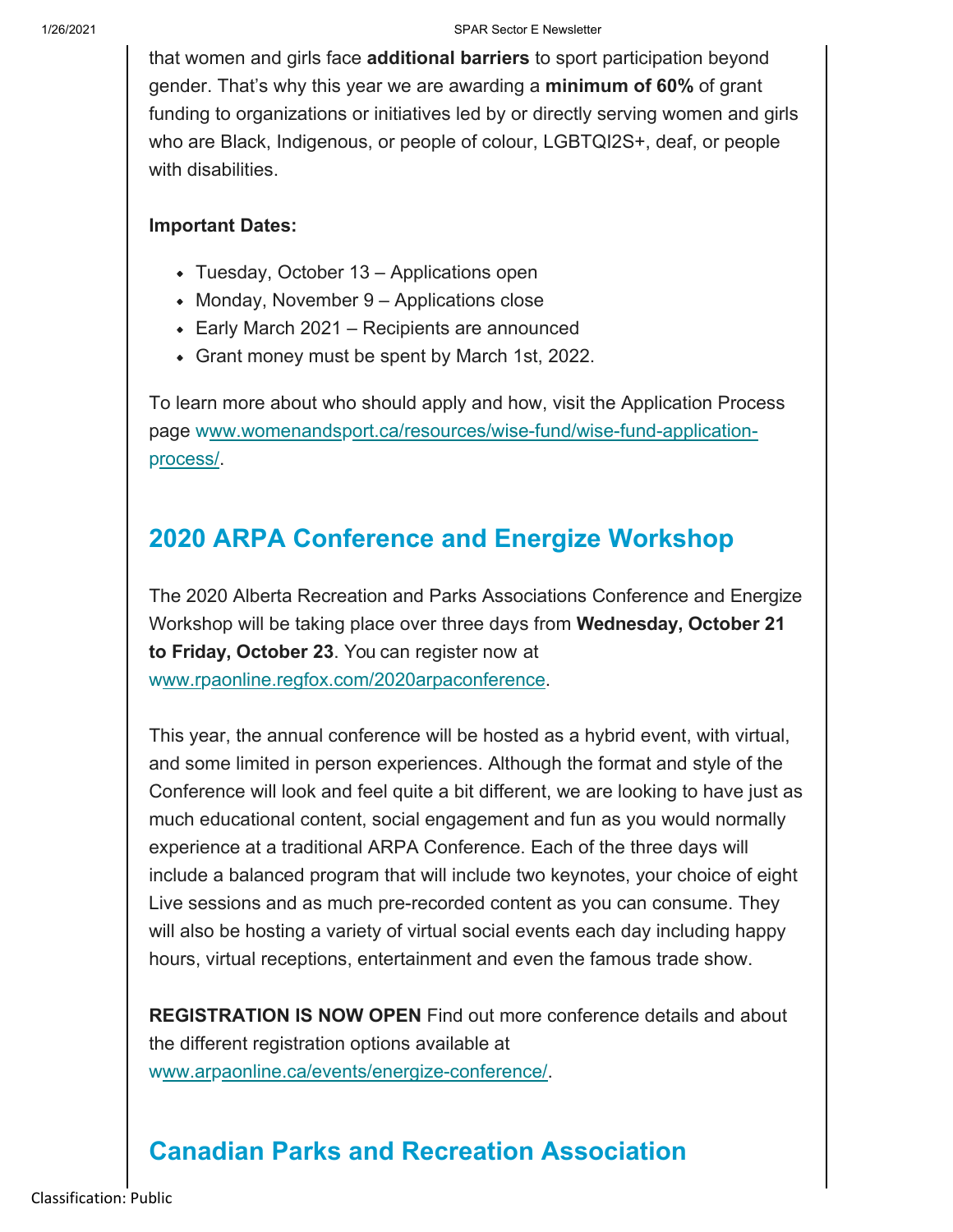#### **Professional Development Certificate Survey**

The Canadian Parks and Recreation Association (CPRA) Professional Development Certificate program has now been operational for five years. CPRA are taking time on this anniversary to gather some feedback on the overall program to assist with improvements and enhancements to content, learning platform and format. This survey will help to shape the future landscape of professional development and recognition in the parks and recreation sector. The survey should take you no more than 10 minutes to complete and will be relevant to anyone employed in the parks and recreation sector regardless of your knowledge of, or participation in, the program. Once completed, you can enter your name for a chance to win either a free CPRA Professional Development Certificate course or MEC gift certificate.

Please take a few minutes to provide your feedback and insights to help shape the CPRA Professional Development Certificate by filling out the survey, the deadline is October 24,2020 bit.ly/CPRA\_PDC\_Eval.

#### **PwC Sports Survey 2020**

This survey was conducted by PwC Sports Business Advisory team between June and August 2020 through an online questionnaire distributed to sports industry leaders around the world. The results outlines high level takeaways, which address in greater detail the impact of COVID-19, the market dynamics reshaping sports media as well as the growing opportunities in esports.

For complete results from the survey, please visit www.pwc.ch/en/insights/sport/sports-survey-2020.html.

#### **Introducing Canada's first-ever 24-Hour Movement Guidelines for Adults!**

*There are two sets of guidelines, one focused on adults 18-64 and the other for adults aged 65+.* Both sets of guidelines feature three core recommendations around moving more, reducing sedentary time and sleeping well that work together to make your whole day matter. Just remember that when it comes to movement, **some activity is always better than none.** Our routine rituals of daily living such as casual neighbourhood walks, gardening, household chores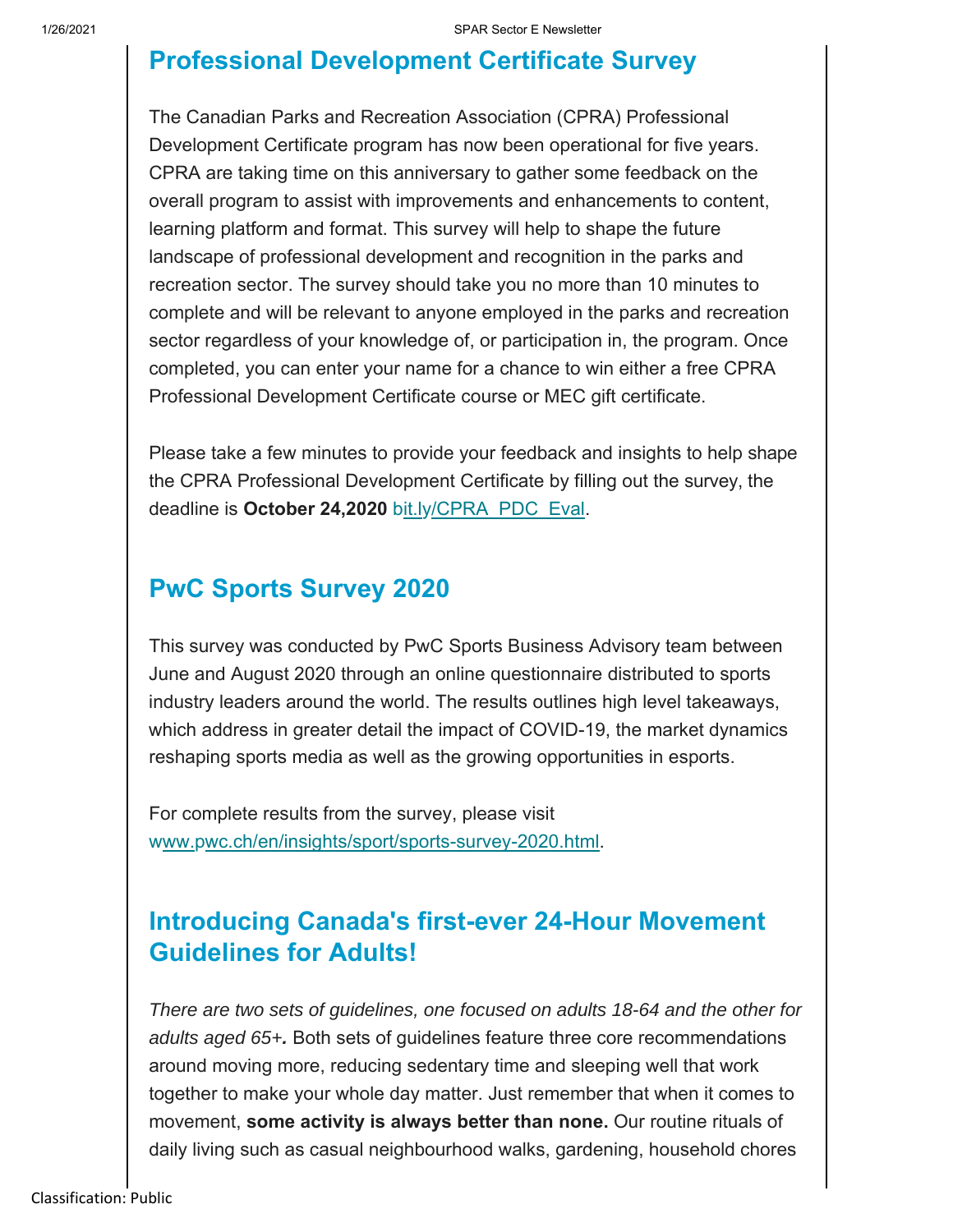and taking the stairs instead of the elevator all contribute towards a healthy 24 hours!

These Guidelines were developed by the C anadian Society for Exercise Physiology (CSEP), the Public Health Agency of Canada, Queen's University, ParticipACTION, and a network of researchers and stakeholders from across Canada.

The complete set of guidelines are available at ParticipACTION Guidelines.

### **ParticpACTION Active Family Pledge**

*The 2020 ParticipACTION Report Card on Physical Activity for Children and Youth* highlights how family support has been proven to be positively associated with children's physical activity levels. Furthermore, family-based interventions have been proven effective at improving physical activity levels in children and youth. **How we move as a family has a direct impact on our kids.**

It is time to make physical activity a family priority and lead by example – not only for the next generation, but for our own as well. If being active is second nature for us as adults, it will in turn, become second nature for our children, too. That is why ParticipACTION is encouraging Canadians to take the #ActiveFamilyPledge, a social media challenge that empowers parents and caregivers to make quality time "active time".

The complete report is available at www.participaction.com/enca/resources/children-and-youth-report-card.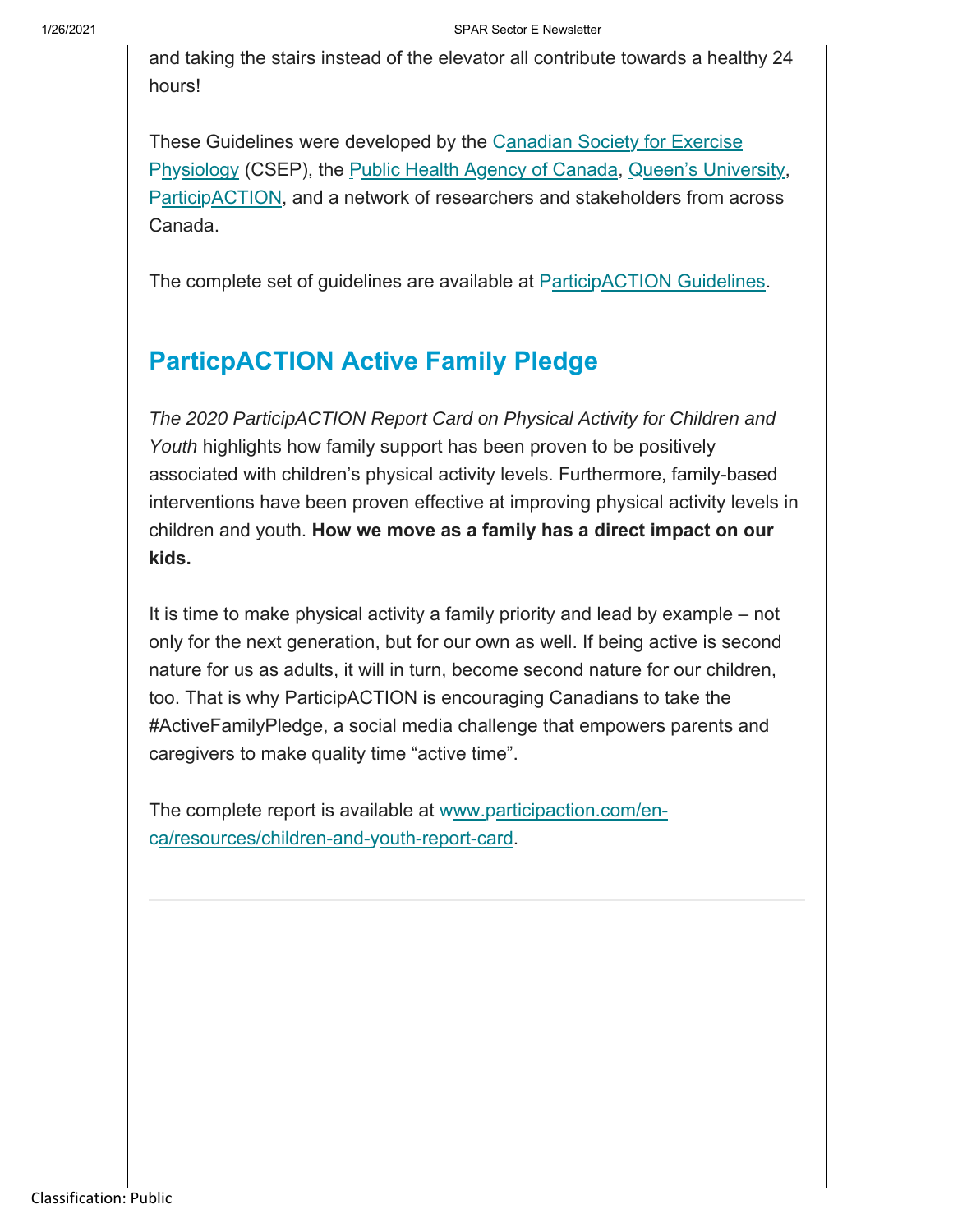



#### **Concussion Awareness**

The #HeadstrongCanada campaign is based on the Government of Canada's Concussion Framework and the Concussion Awareness toolkit, is designed to give every sport organization the resources they need to show they are concussion smart and to learn the key points in concussion awareness.

*Sport Physical Activity and Recreation, All rights reserved.*

**Our mailing address is:** Sport, Physical Activity and Recreation Branch Suite 500, 10055 106 Street Edmonton, Alberta T5J 1G3 Canada

Alberta Sport Connection · Suite 500, 10055 106 Street · Edmonton, Alberta T5J 1G3 · Canada